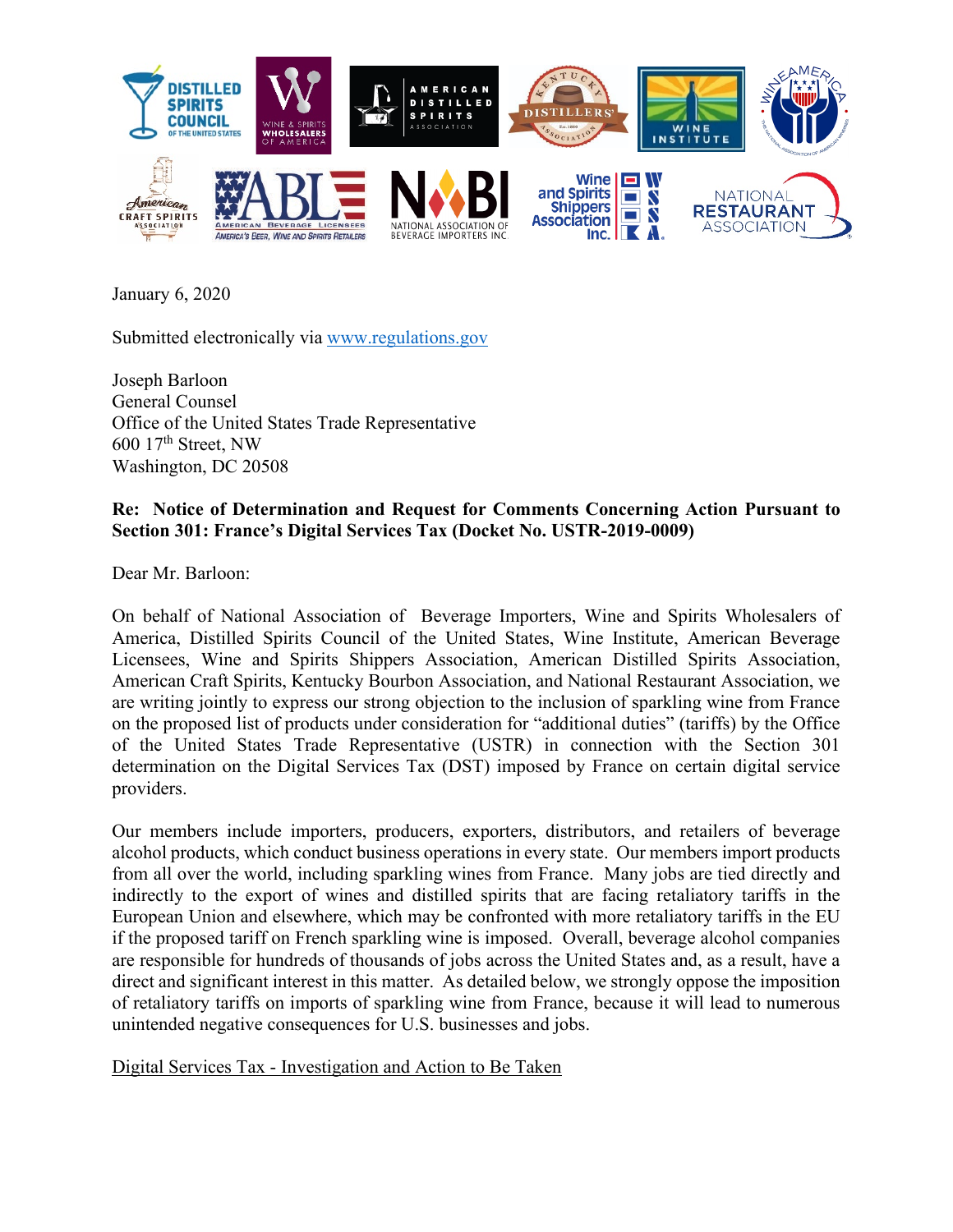This matter arose as a result of the Digital Service Tax (DST) adopted by France earlier this year *Initiation of a Section 301 Investigation of France's Digital Service Tax* (84 Federal Register 34042 (July 16, 2019)). Following its investigation and public proceedings, conclusions, and determination, USTR identified a preliminary list of products on 63 Harmonized Tariff Schedule (HST) subheadings from which it will draw a final list of French products for "additional duties" that could range up to 100% ad valorem, including sparkling wine, made from grapes, under 2204.10.00. Currently, sparkling wine imports face a tariff of 19.8 cents/liter.

USTR invited public comments on several areas, two of which we address below: 1) the potential economic harm to U.S. businesses and; 2) the imposition of a fee on services of French entities.

## French Sparkling Wine Imports

French sparkling wine and Champagne account for about 12.14% of the total wine imports in the United States and 2.76% of the entire wine market in the United States. In 2018, this represented \$743 million worth of sparkling wine that would be equal to a product value of \$718 million after freight and insurance charges are deducted.<sup>[1](#page-1-0)</sup>

Imposing Increased Duties on Sparkling Wine Would Cause Disproportionate Economic Harm to U.S. Interests, Including Small- or Medium-sized Businesses and Consumers.

The imposition of additional duties on sparkling wines from France would cause significant economic harm to the beverage alcohol sector and may result in over 17,000 U.S. jobs lost.<sup>[2](#page-1-1)</sup> This includes importers, distributors/wholesalers, retailers as well as the related jobs throughout the distribution chain such as shippers, truckers, warehouse workers, bookkeepers and accountants, sales representatives, customs brokers, managers, hospitality, among others. Many are solid middle-class family jobs.

For example, a 100% additional duty on French sparkling wine would increase the cost to the importers by \$718 million, which may result in a price increase to those in the domestic supply chain to the retailers and, ultimately, the consumer. By adding back in the transportation margin, the increased cost to distributors rises to over \$743 million. A 100% tariff would result in the estimated loss of approximately 17,000 U.S. jobs across the entire beverage alcohol industry.

A 25% additional duty on French sparkling wine would increase the cost to importers by \$179 million to importers. By adding back in the transportation margin, the increased cost to distributors rises to over \$186 million. A 25% tariff would result in the estimated loss of almost 6,000 jobs across the entire beverage alcohol industry.

Importers of all sizes are not in a financial position to absorb this magnitude of increased costs between \$186 million and \$743 million. Moreover, the proposed additional duty on French

<span id="page-1-0"></span> $1$  Customs value (or CIF) for sparkling wine imported into the United States in 2018. Source US Department of Commerce, Bureau of the Census, USA Trade Online, at [https://ustrade.census.gov](https://ustrade.census.gov/) 

<span id="page-1-1"></span><sup>2</sup> The economic impacts identified in this letter are based on the analysis attached to this letter prepared for the Wine and Spirits Wholesalers of America.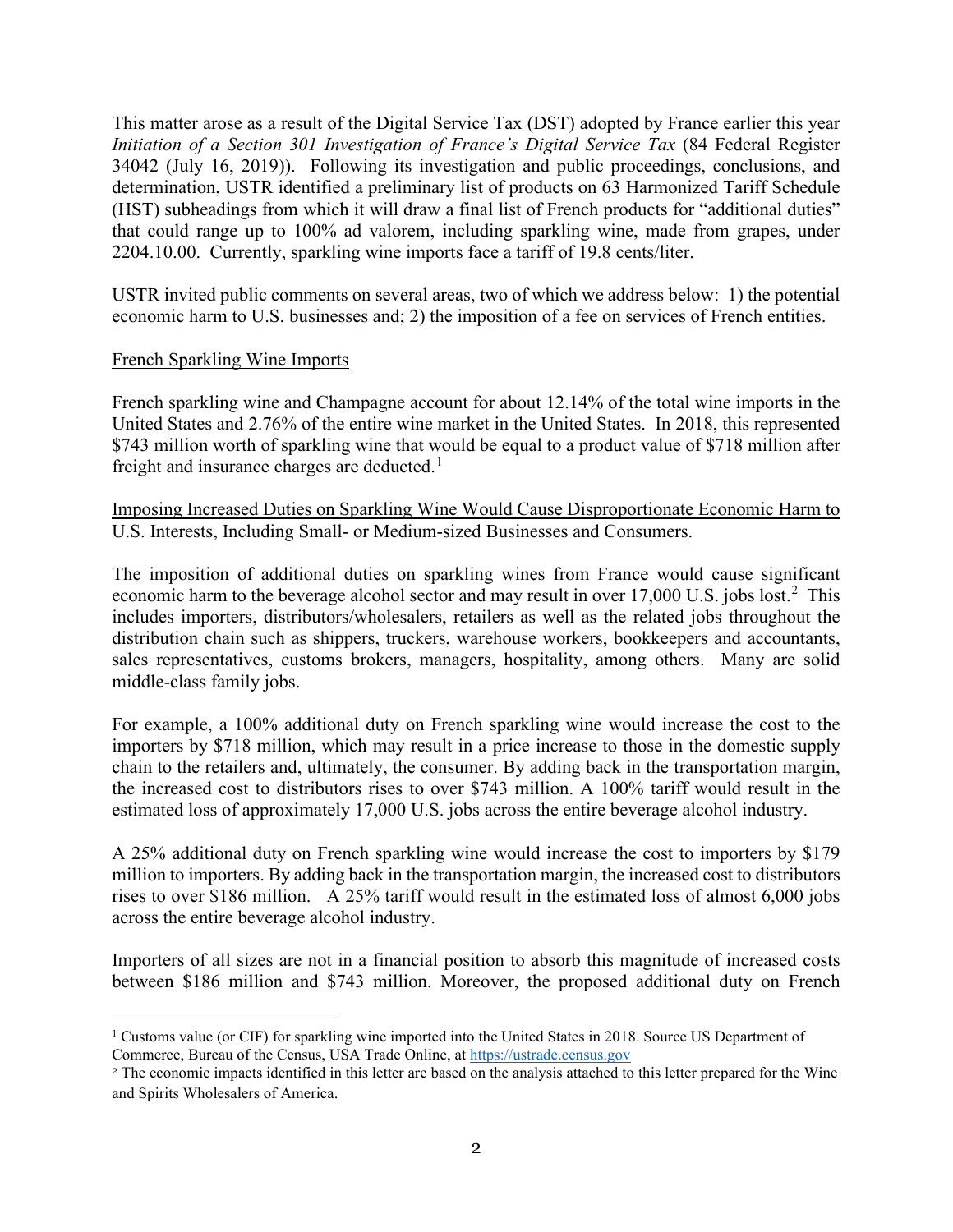sparkling wine must be considered in the context of tariffs that are already negatively impacting the U.S. beverage alcohol sector. Specifically, U.S. wines and distilled spirits exports face retaliatory tariffs in the EU, China and elsewhere in connection with other, unrelated, trade disputes. Importers of wines and spirits currently face retaliatory tariffs in connection with the WTO Airbus dispute.<sup>[3](#page-2-0)</sup> According to the Congressional Research Service (CRS), approximately 17 percent of the current Airbus tariffs are borne by wine importers and 21 percent by distilled spirits imports.<sup>[4](#page-2-1)</sup> Most importers of French still wines not over 14% also import French sparkling wines. Adding yet another additional duty to the cost of these products upon importation potentially could put them out of business.

Wholesalers/distributors in the United States would also be harmed. The cost increases from these tariffs would result in reduced sales, in turn, forcing cutbacks in their business operations. Distributors who purchase these wines from importers may also face job losses from these reduced sales.

Importers and wholesalers are local companies providing jobs in their communities. Most of the 12,000 importer basic permit holders for wine, distilled spirits, and beer issued by the Alcohol and Tobacco Tax and Trade Bureau (TTB), Department of the Treasury are small and medium sized businesses. They cover every State.<sup>[5](#page-2-2)</sup> Small and medium sized business are less likely to have a range of wines from multiple countries so if a French portfolio, including Champagne and sparkling wines, is their business, they are significantly harmed. If it is a small business, then they are more likely to have to lay off employees or even close their doors. Lacking a diverse portfolio, they are unable to mitigate the tariff costs with other wines that are not impacted.

Both off-premise and on-premise retailers would also be harmed. These retailers need to be able to meet demands of consumers for specific categories of wine, such as Champagne and other sparkling wines from France. During the past five years, more than 16,700 certificates of label approval have been issued by TTB for sparkling wine and Champagne from France to importers of all sizes and in a huge range of brand names.  $^6$  $^6$  Consumers are clearly demanding these sparkling wines.

In sum, imposing additional tariffs on sparkling wine from France will harm the entire beverage alcohol industry and related industries, threaten to lead to additional tariffs on U.S. exports, and result in job losses across the United States.

# Imposing Increased Duties on Sparkling Wine Risks Exposing U.S. Beverage Alcohol Exports to More EU Retaliatory Tariffs

The impact of this proposed additional duty on French sparkling wine must be viewed in the context of the United States producers of distilled spirits and wine who already face retaliatory tariffs in critical export markets including the EU as a result of the Section 232 steel and aluminum tariffs and the Airbus WTO tariffs. This potential escalation is particularly troubling since

<span id="page-2-0"></span><sup>3</sup> [https://ustr.gov/sites/default/files/enforcement/301Investigations/84\\_FR\\_55998.pdf](https://ustr.gov/sites/default/files/enforcement/301Investigations/84_FR_55998.pdf) 4 <https://crsreports.congress.gov/product/pdf/IF/IF11364>

<span id="page-2-1"></span>

<span id="page-2-3"></span><span id="page-2-2"></span><sup>5</sup> <https://www.ttb.gov/resources/data-statistics/list-of-permittees>6 <https://www.ttb.gov/labeling/cola-public-registry>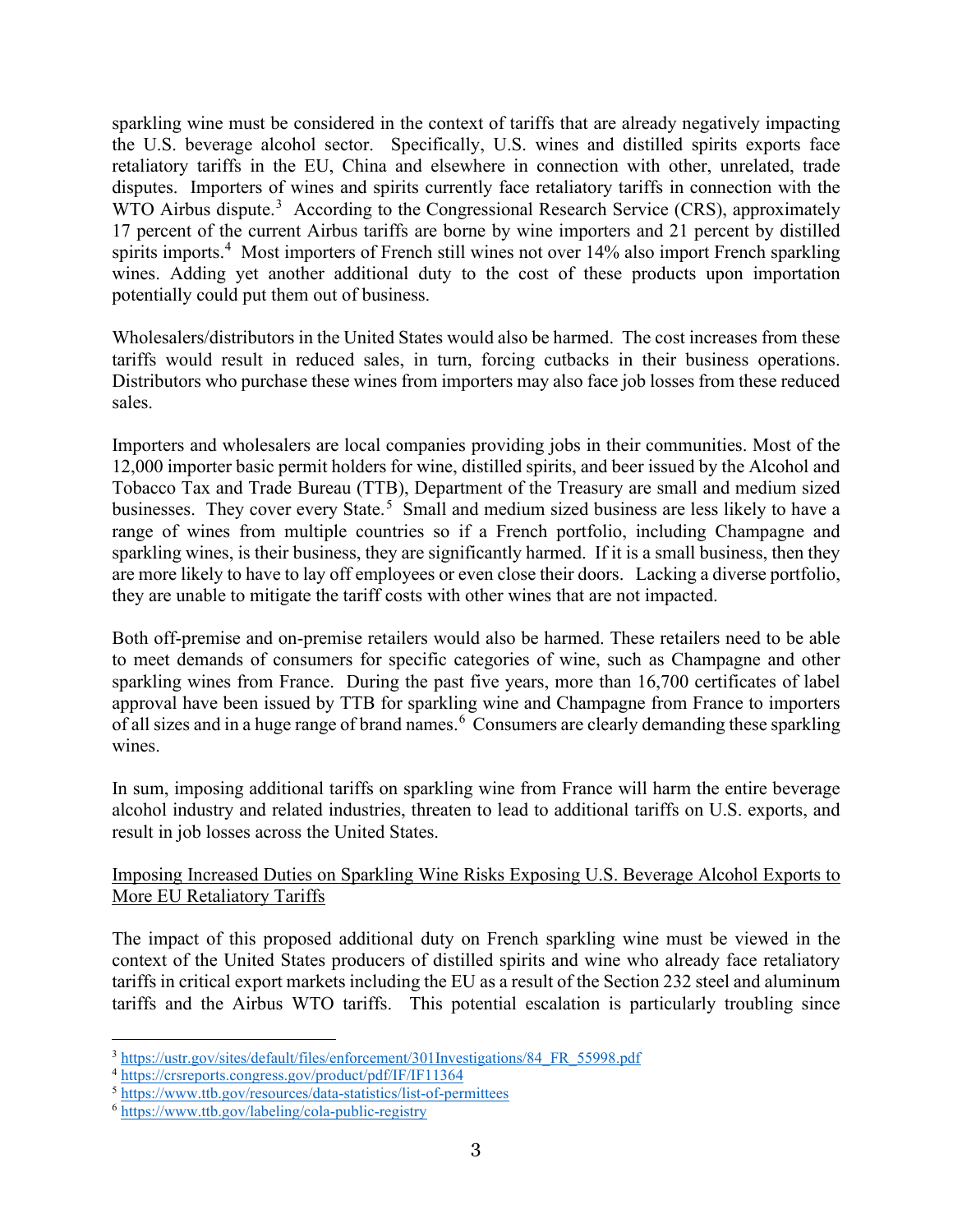American spirits and wines are already being negatively impacted by retaliatory tariffs imposed by the EU and several countries resulting from other trade disputes unrelated to the U.S. beverage alcohol industry. For example, the EU's 25% retaliatory tariff on American Whiskey has resulted in a 28% decrease in exports.<sup>[7](#page-3-0)</sup> The EU is the largest export market for American Whiskey, totaling \$704 million in 2018.

A tariff on Champagne and sparkling wine from France will significantly increase pressure on the EU to impose additional tariffs on United States distilled spirits and wines. In fact, EU Commissioner for Trade Phil Hogan recently stated that the EU will retaliate in a "proportionate manner" to any tariffs imposed in this case and these tariffs would be applied at the EU level and not simply on products exported from the United States to France. The EU is the single largest export market for US wine producers, totaling \$469 million in 2018.

## Use of Non-tariff Measure to Address DST

Several alternatives to imposing the additional duties on French sparkling wine are available.

## *Organization for International Cooperation and Development*

The Organization for Economic Cooperation and Economic Development (OECD) has been convening a multilateral consultation on the appropriate framework for a tax on digital services. While the United States and others have not reached a consensus and have serious differences, nevertheless, this remains a forum for reaching agreement on a digital service tax framework that could be applied uniformly.<sup>[8](#page-3-1)</sup> In August 2019 during the USTR comment period on the DST investigation, several commenters urged the continued work at OCED and opposed the imposition of tariffs on goods.<sup>[9](#page-3-2)</sup> We encourage the continued work at the OECD.

### *Services Sector*

This is a dispute related to services and is completely unrelated to wine and spirits. Accordingly, in our view it is appropriate to limit the application of any action to fees and/or restriction on services of France and should not spill over to sparkling wine.

There are multiple precedents in trade disputes for limiting retaliatory tariffs to the same sector as that of the underlying violation, nullification, or impartment was found, including Article 22.3 of the WTO Dispute Settlement Understanding.

More specific to wine, it is noted that the industry section of the World Wine Trade Group, of which the United States is a member, has adopted a position that wine should be not targeted for retaliation in a trade dispute involving products other than wine.<sup>[10](#page-3-3)</sup>

<span id="page-3-1"></span><span id="page-3-0"></span><sup>&</sup>lt;sup>7</sup> Through October 2018. Latest data available USITC dataweb.<br><sup>8</sup> https://home.kpmg/us/en/home/insights/2019/12/tnf-oecd-responds-treasury-letter-digital-services-tax.html

<span id="page-3-2"></span><sup>&</sup>lt;sup>9</sup> United States Chamber of Commerce Letter, dated August 14, 2019, at page 4. IBM Letter, dated August 19, 2019. Statement of the United States Council for International Business, dated August 19, 2019. Statement of the Internet Association. (Docket File USTR 2019-0009)<br><sup>10</sup> Wine Institute Letter, dated May 28, 2019, filed in Enforcement of U.S. WTO Rights in Large Civil Aircraft Dispute

<span id="page-3-3"></span><sup>(</sup>Docket File USTR-2019-0003).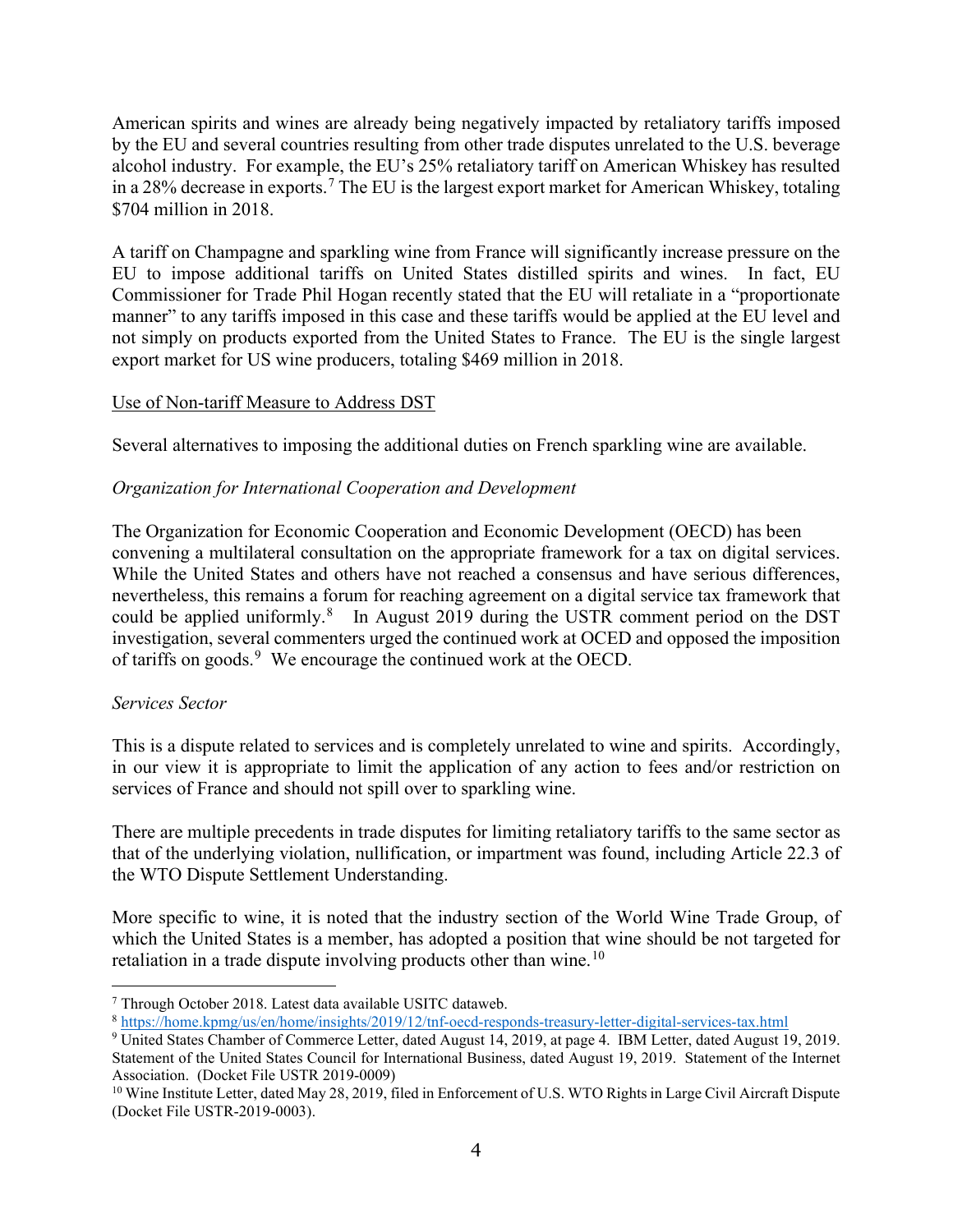There are French companies that provide services in the United States. We defer to the expertise of USTR economists and analysts to identify which of those services in the United States would be the most productive to impose fees on. USTR could impose monetary sanctions on those services up to \$2.4 billion.

#### Conclusion

In sum, we urge USTR not to adopt tariffs on sparkling wine from France because, as detailed above, it will have numerous unintended consequences for U.S. businesses and jobs.

Thank you for this opportunity to share our comments and please do not hesitate to contact us should you need further information.

Sincerely,

Chris R. Swonger President & CEO Distilled Spirits Council of the U.S.

ChunRSunger

Eric Gregory President Kentucky Distillers' Association

 $ln \sqrt{\mu \gamma}$ 

Margie A.S. Lehrman Chief Executive Officer American Craft Spirits Association

Margie A. S. Lehrmon

Michelle L. Korsmo President & CEO Wine & Spirits Wholesalers of America

Unchelle Warsens

Robert. P. "Bobby" Koch President & CEO Wine Institute

Well

John Bodnovich, President & CEO American Beverage Licensees

for J Bodnovich

Matt Dogali President & CEO American Distilled Spirits Association

 $\mathbb{N}$ 

Jim Trezise President Wine America

Junes 5 Trezzes

Robert M. Tobiassen President National Association of Beverage Importers

Robert Colian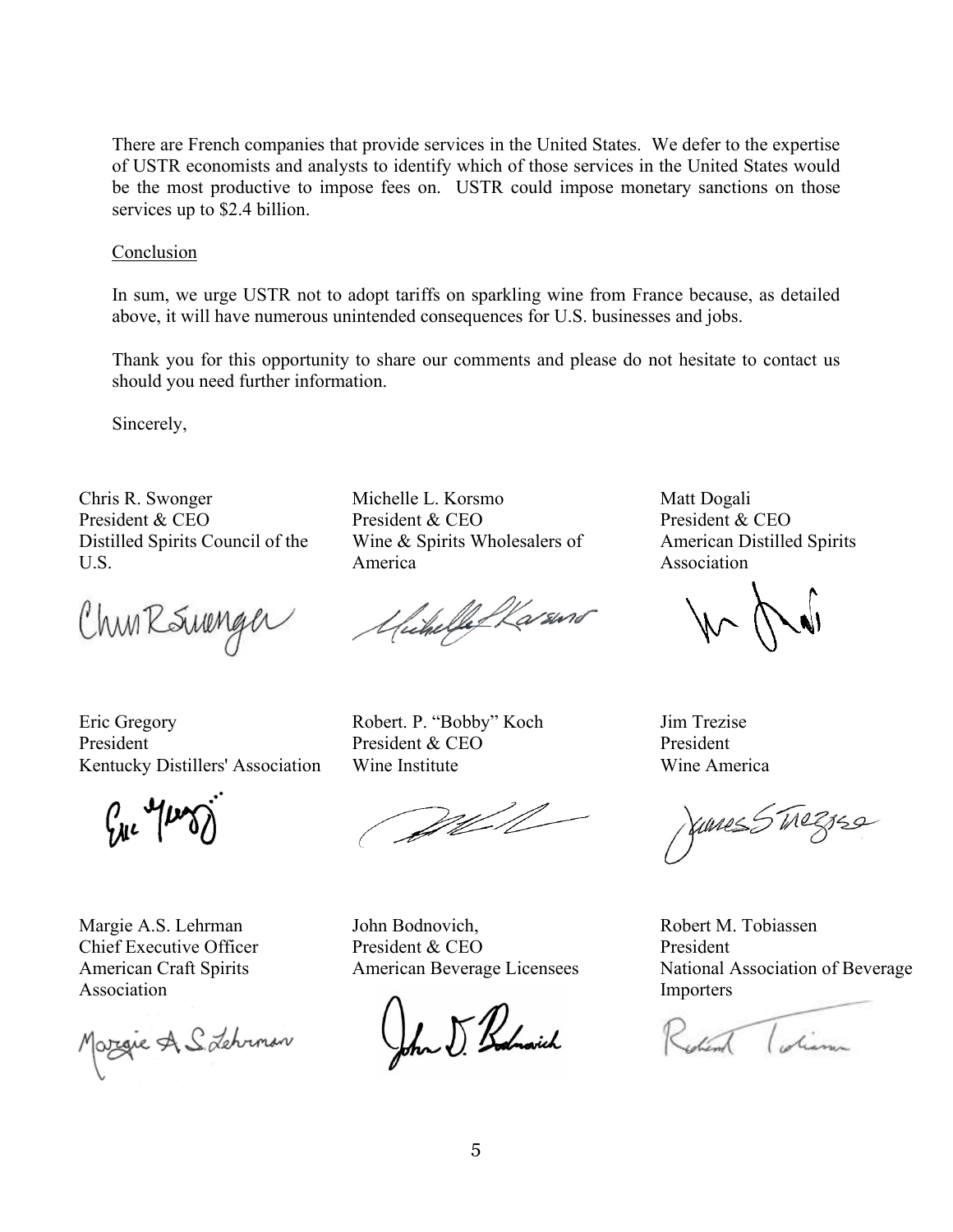Alison Leavitt Managing Director Wine and Spirits Shippers

Association<br>glion Leavett

Laura Abshire Director, Food and Sustainability Policy Wine and Spirits Shippers Association

Lour Alshi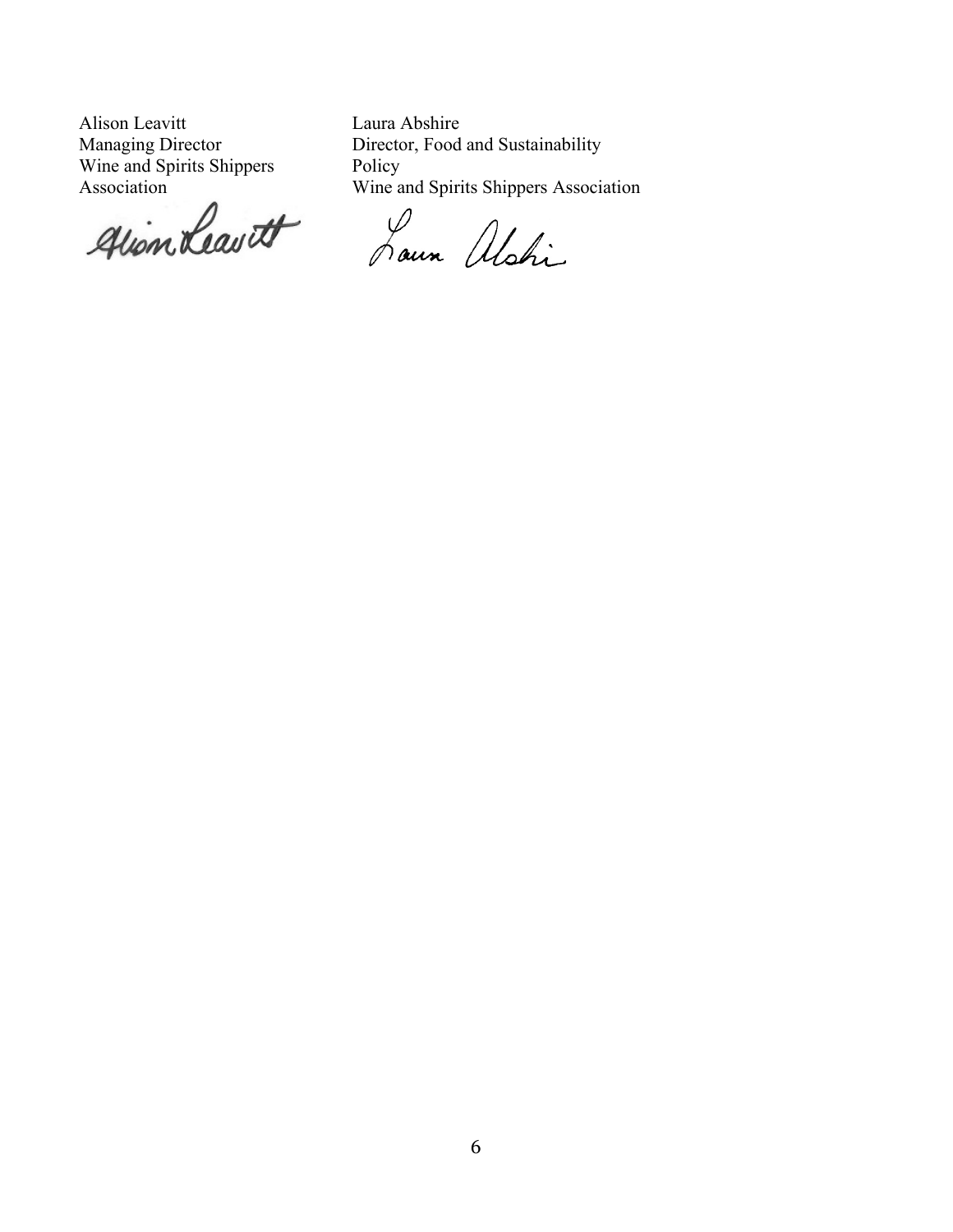### **Economic Impact of Tariffs on Imports of Sparkling Wine and Champagne from France**

Remarks first made by President Trump in September concerning ongoing trade disagreements with the European Union were again reiterated earlier this month as part of a proposal by US Trade officials. Included in those proposals is the prospect of raising taxes on imports of Champagne and other sparkling wines from France by up to 100 percent in response to a digital service taxes implemented by the French earlier this year.

A tax on French sparkling wine imports is nothing more than an ad valorem federal excise tax on consumers. In 2018, the United States imported \$743 million worth of sparkling wines from French producers. [1](#page-6-0) This would be equal to a product value of \$718 million after freight and insurance charges are deducted.<sup>[2](#page-6-1)</sup>

Champagne and sparkling wine imported from France accounts for about 12.14 percent of total wine imports and 2.76 percent of the entire wine market in the United States.<sup>[3](#page-6-2)</sup> Under a 100 percent tariff prices rise and demand will begin to drop.

#### A 100 Percent Tariff

A 100 percent tariff on French sparkling wines would be equal to a price increase of approximately \$718 million. By adding back the transportation margin, the increased cost to distributors rises to over \$743 million.

Evenly distributed across the entire market, the cost of the tariff leads to an overall price increase on wine of 2.5 percent, or by about \$1.87 a gallon at the purchaser level. This would be passed through from importers to distributors and ultimately to the final consumer.

#### **Economic Impact of the Loss from a 100 Percent Tariff on French Champagne**

|           | Jobs      | <b>Wages</b>      | Output                |
|-----------|-----------|-------------------|-----------------------|
| Direct    | (9,032)   | -\$315,433,000.00 | -\$779,611,000.00     |
| Beer      | 216       | \$15,898,000.00   | \$138,607,000.00      |
| Wine      | (1,292)   | -\$86,549,000.00  | -\$453,106,000.00     |
| Spirits   | 76        | \$7,536,000.00    | \$105,344,000.00      |
| Wholesale | (323)     | $-535,425,000.00$ | -\$110,590,000.00     |
| Retail    | (7,708)   | -\$216,894,000.00 | -\$459,867,000.00     |
| Supplier  | (3,302)   | -\$204,002,000.00 | -\$539,939,000.00     |
| Induced   | (4, 791)  | -\$247,584,000.00 | -\$787,105,000.00     |
| Total     | (17, 125) | -\$767,019,000.00 | -\$2,106,655,000.00 4 |

Based on a demand model developed for WSWA, this price increase will result in 17.1 million gallons of lost sales.<sup>[5](#page-6-4)</sup> This is a reduction of about 1.84 percent in wine sales. Lower volumes will result in lost jobs as wholesalers need fewer truck drivers, clerks and warehouse staff. As the table above shows, over 300 alcohol distributor jobs could be lost because of higher prices resulting from tariffs. Including all firms in the beverage alcohol industry, those that supply the industry and those who depend on re-spending by

<span id="page-6-0"></span><sup>1</sup> Customs value (or CIF) for sparkling wine imported into the United States in 2018. Source: US Department of Commerce, Bureau of the Census, *USATrade Online*, at: https://usatrade.census.gov/

<span id="page-6-1"></span><sup>&</sup>lt;sup>2</sup> Data on international shipping costs are not available. US shipping margins of 3.5 percent which are the average margins for wine are used as a proxy. See: *Margins After Redefinitions: 2007 Detail*, Industry Economic Accounts Directorate, Bureau of Economic Analysis (BEA), U.S. Department of Commerce.

<span id="page-6-2"></span><sup>3</sup> Total wine imports were \$6.124 billion from USATradeOnline. Domestic production of \$20.8 billion is from the US Department of Commerce, Bureau of Economic Analysis NIPA Tables.

<span id="page-6-4"></span><span id="page-6-3"></span><sup>&</sup>lt;sup>4</sup><br>Subcategories on table do not perfectly sum to totals due to rounding.

<sup>5</sup> Prepared for the Wine and Spirits Wholesalers of America by John Dunham & Associates, 2019.